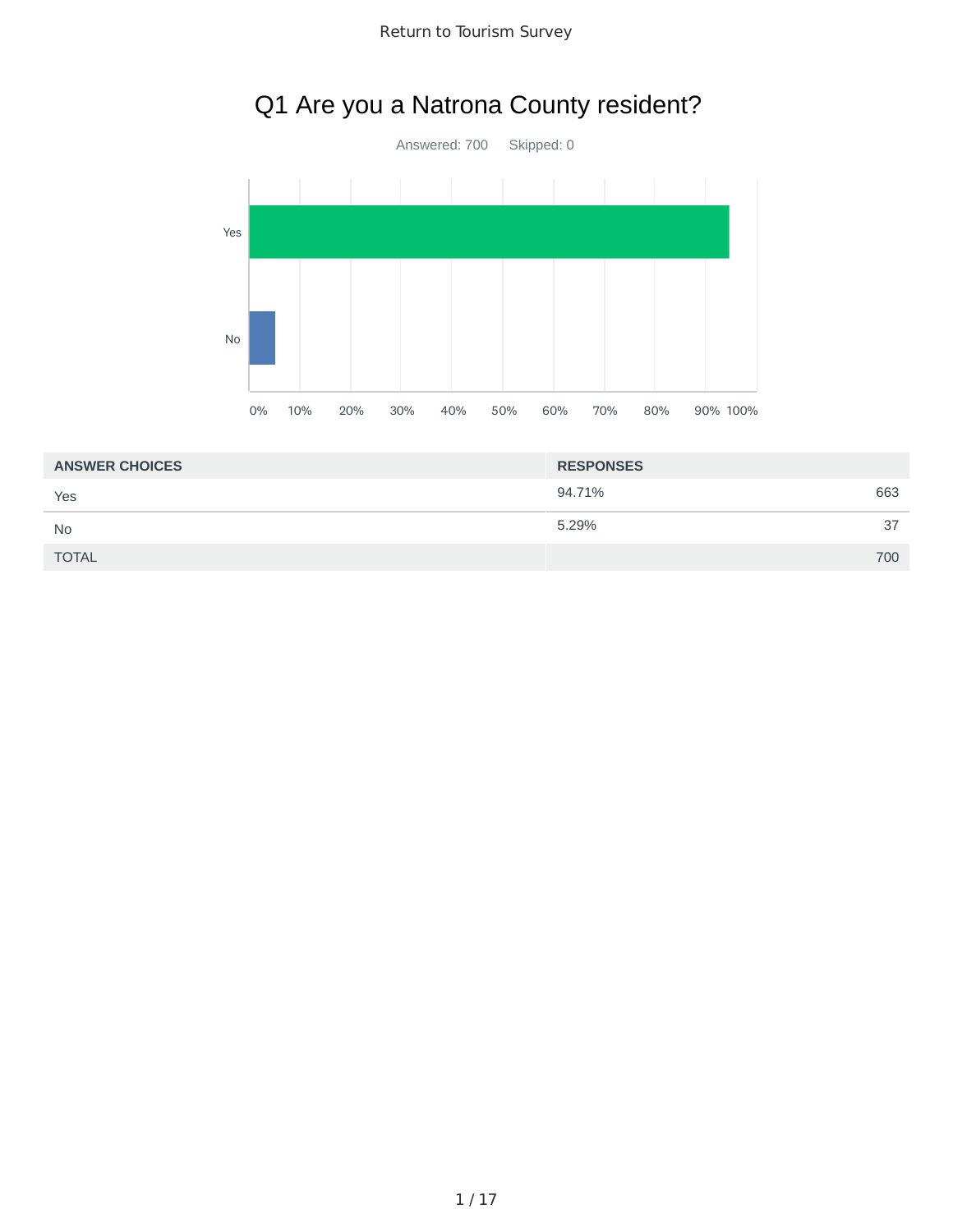



| <b>ANSWER CHOICES</b> | <b>RESPONSES</b> |                |
|-----------------------|------------------|----------------|
| Under 18              | 0.57%            | $\overline{4}$ |
| 18-24                 | 3.29%            | 23             |
| 25-34                 | 8.86%            | 62             |
| 35-44                 | 12.00%           | 84             |
| 45-54                 | 17.00%           | 119            |
| 55-64                 | 27.29%           | 191            |
| $65+$                 | 31.00%           | 217            |
| <b>TOTAL</b>          |                  | 700            |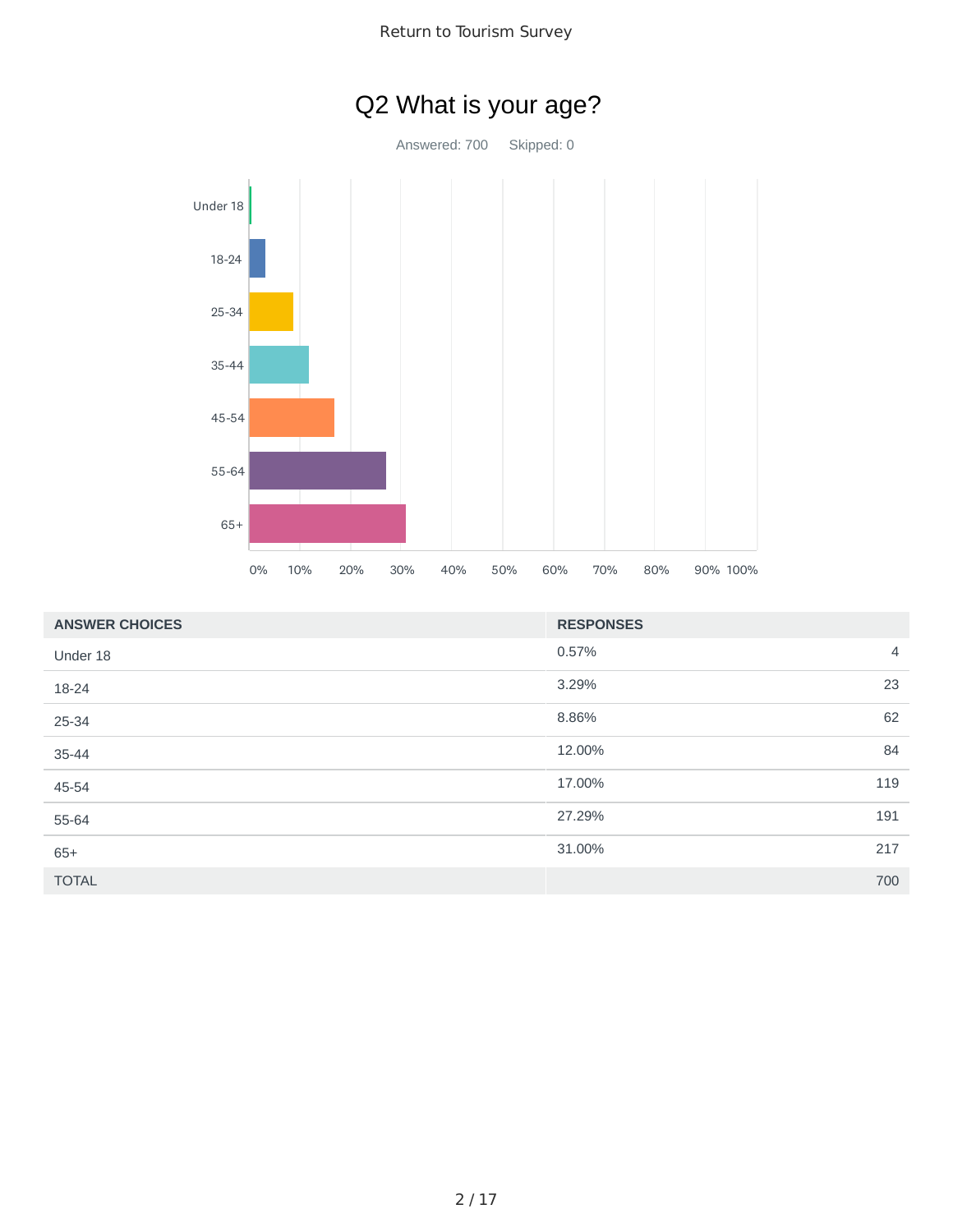### Q3 How concerned are you about the impact coronavirus (COVID-19) has on the following:

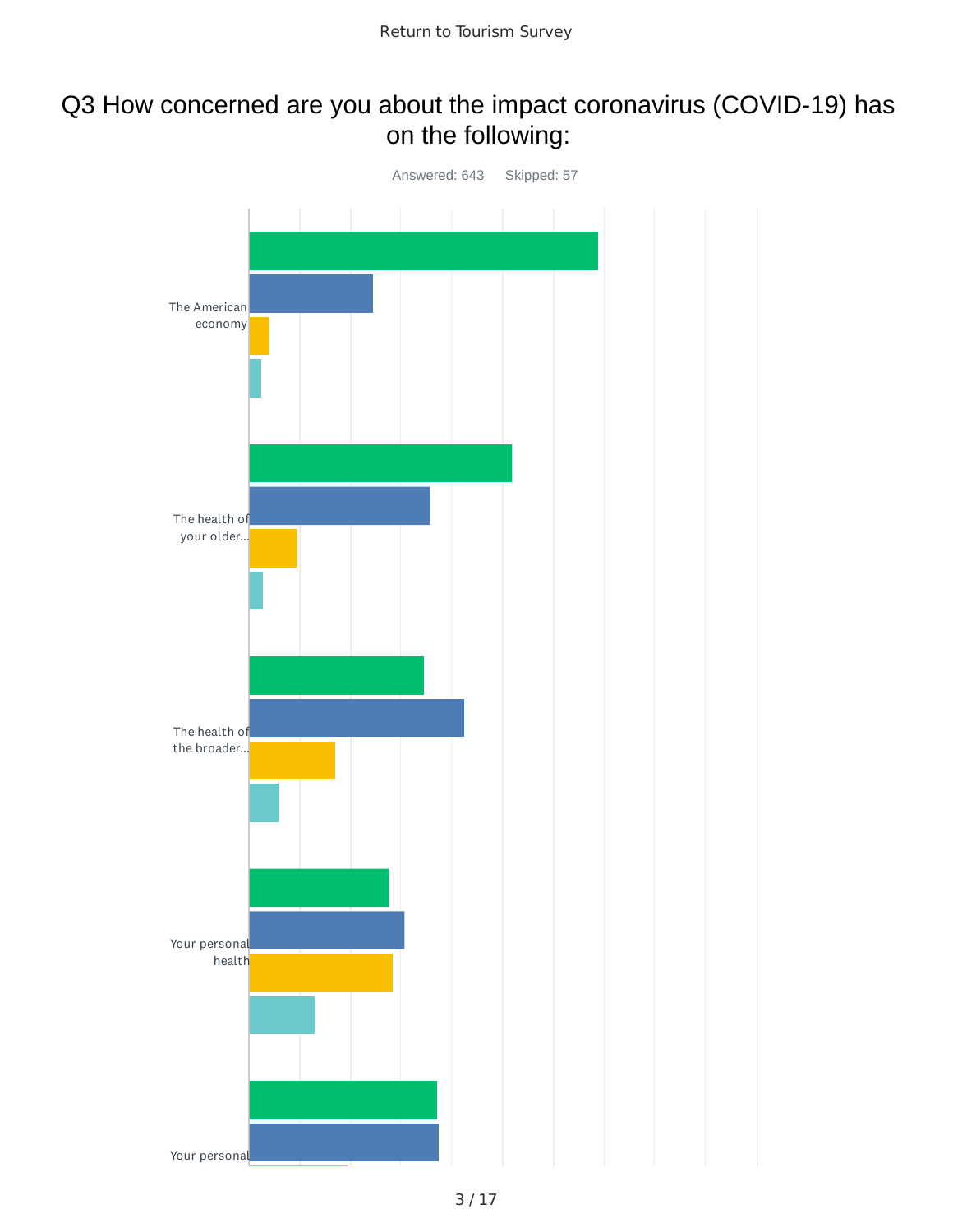

Very concerned Somewhat concerned Not very concerned Not at all concerned

|                                                   | <b>VERY</b><br><b>CONCERNED</b> | <b>SOMEWHAT</b><br><b>CONCERNED</b> | <b>NOT VERY</b><br><b>CONCERNED</b> | <b>NOT AT ALL</b><br><b>CONCERNED</b> | <b>TOTAL</b> |
|---------------------------------------------------|---------------------------------|-------------------------------------|-------------------------------------|---------------------------------------|--------------|
| The American economy                              | 68.74%<br>442                   | 24.57%<br>158                       | 4.20%<br>27                         | 2.49%<br>16                           | 643          |
| The health of your older friends<br>and relatives | 51.94%<br>334                   | 35.77%<br>230                       | 9.33%<br>60                         | 2.95%<br>19                           | 643          |
| The health of the broader<br>American populace    | 34.53%<br>222                   | 42.46%<br>273                       | 17.11%<br>110                       | 5.91%<br>38                           | 643          |
| Your personal health                              | 27.68%<br>178                   | 30.79%<br>198                       | 28.46%<br>183                       | 13.06%<br>84                          | 643          |
| Your personal finances                            | 37.17%<br>239                   | 37.48%<br>241                       | 19.75%<br>127                       | 5.60%<br>36                           | 643          |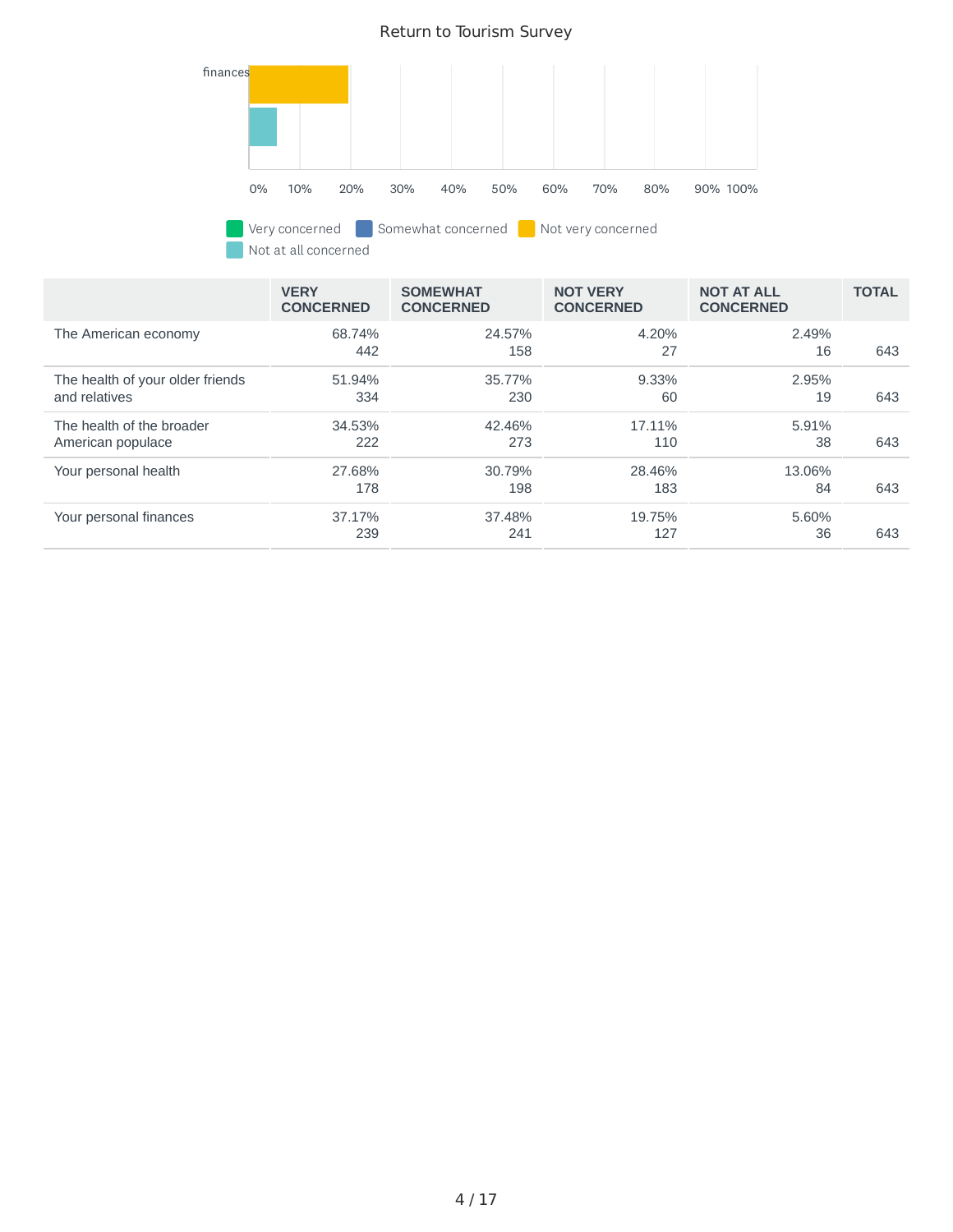### Q4 Please complete the following statement: "In the next month, I believe that the overall coronavirus situation, including both medical and economic conditions, will \_\_\_\_\_\_\_\_."



| <b>ANSWER CHOICES</b> | <b>RESPONSES</b> |     |
|-----------------------|------------------|-----|
| Improve.              | 52.57%           | 338 |
| Worsen.               | 27.68%           | 178 |
| Stay the same.        | 19.75%           | 127 |
| <b>TOTAL</b>          |                  | 643 |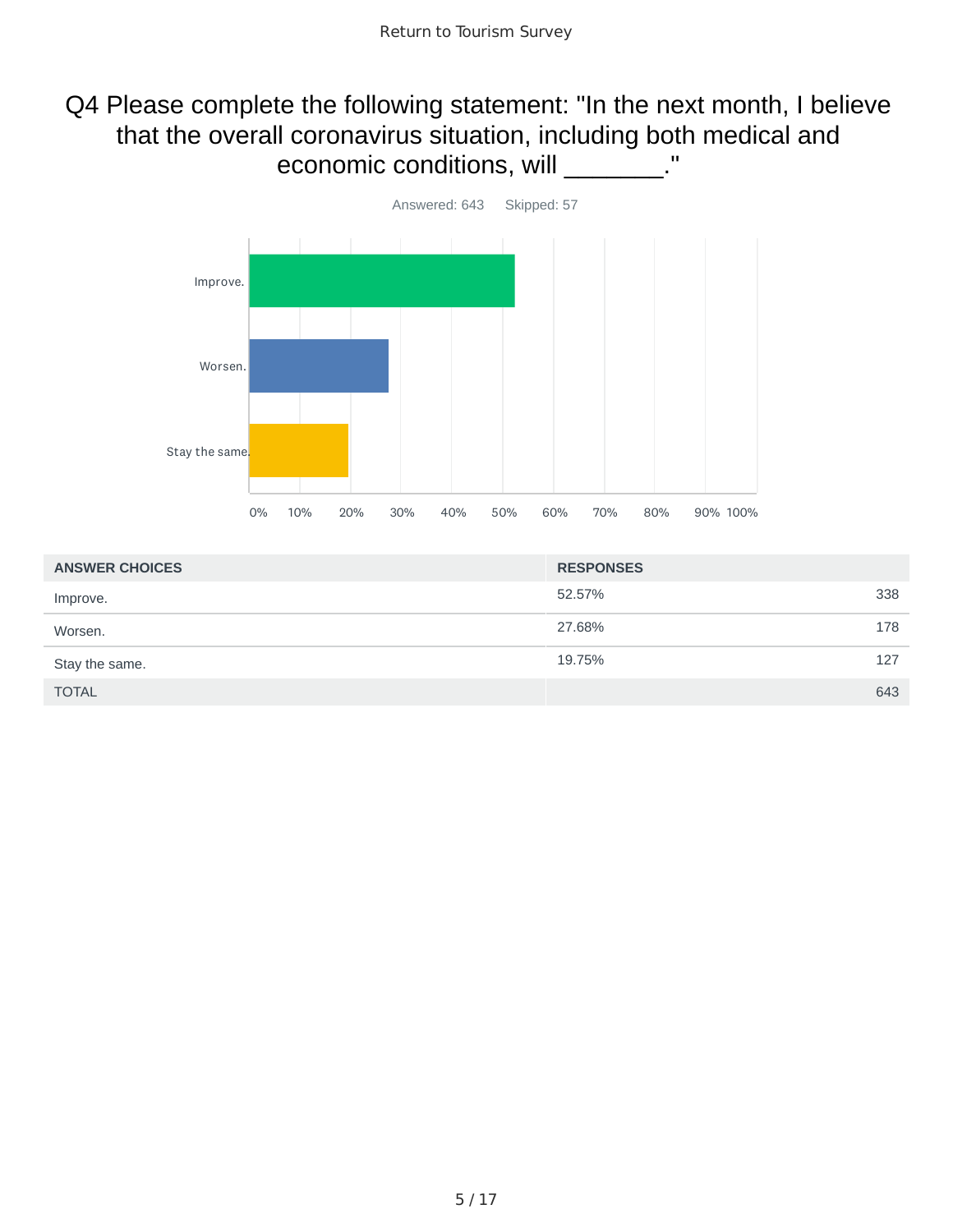

# Q5 When do you plan on traveling again for any reason?

| <b>ANSWER CHOICES</b>         | <b>RESPONSES</b> |     |
|-------------------------------|------------------|-----|
| Immediately/1-30 Days         | 25.51%           | 164 |
| 2-3 Months                    | 30.48%           | 196 |
| 4-6 Months                    | 14.31%           | 92  |
| 7-11 Months                   | 5.44%            | 35  |
| A year or longer              | 5.29%            | 34  |
| Not in the foreseeable future | 18.97%           | 122 |
| <b>TOTAL</b>                  |                  | 643 |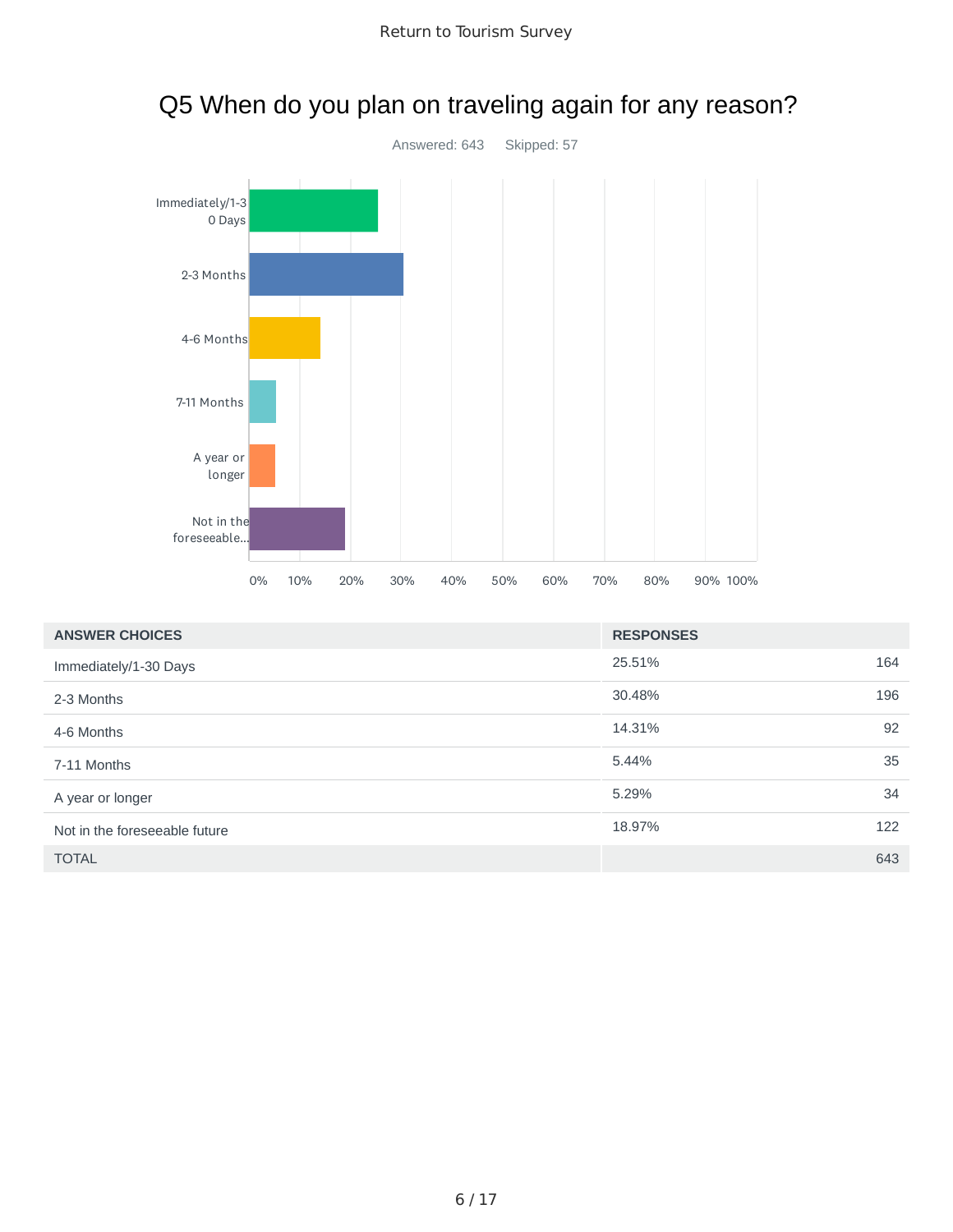### Q6 What kind of trip(s) do you plan on taking? Please select all that apply.



| <b>ANSWER CHOICES</b>                        | <b>RESPONSES</b> |     |
|----------------------------------------------|------------------|-----|
| Staycation (day trip without overnight stay) | 19.77%           | 102 |
| In-state road trip                           | 40.70%           | 210 |
| Out-of-state road trip                       | 58.53%           | 302 |
| Trip with air travel                         | 24.61%           | 127 |
| <b>Total Respondents: 516</b>                |                  |     |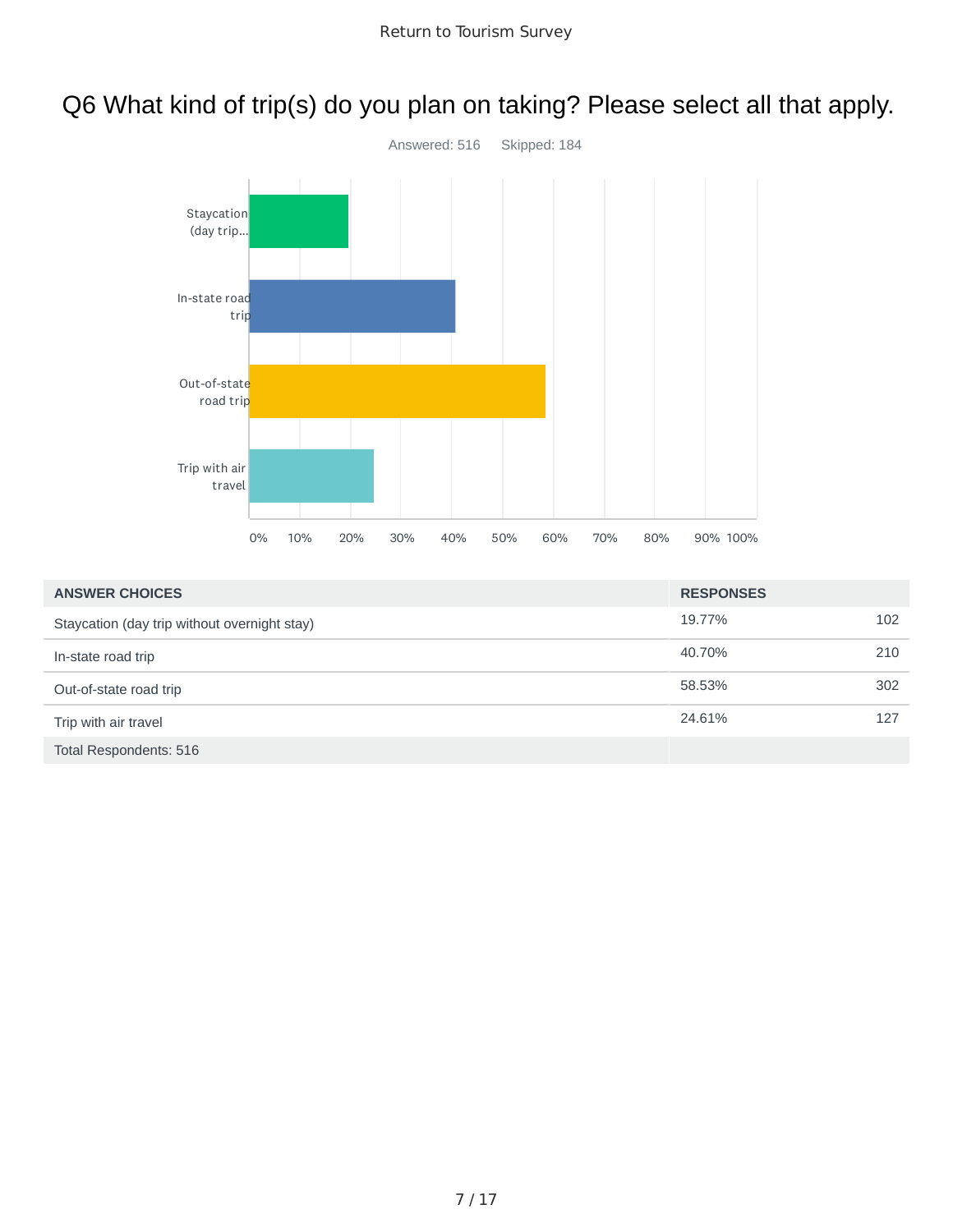### Q7 Once the government provides information that the spread of the virus is flattening, how long will it take you to do each of the following:

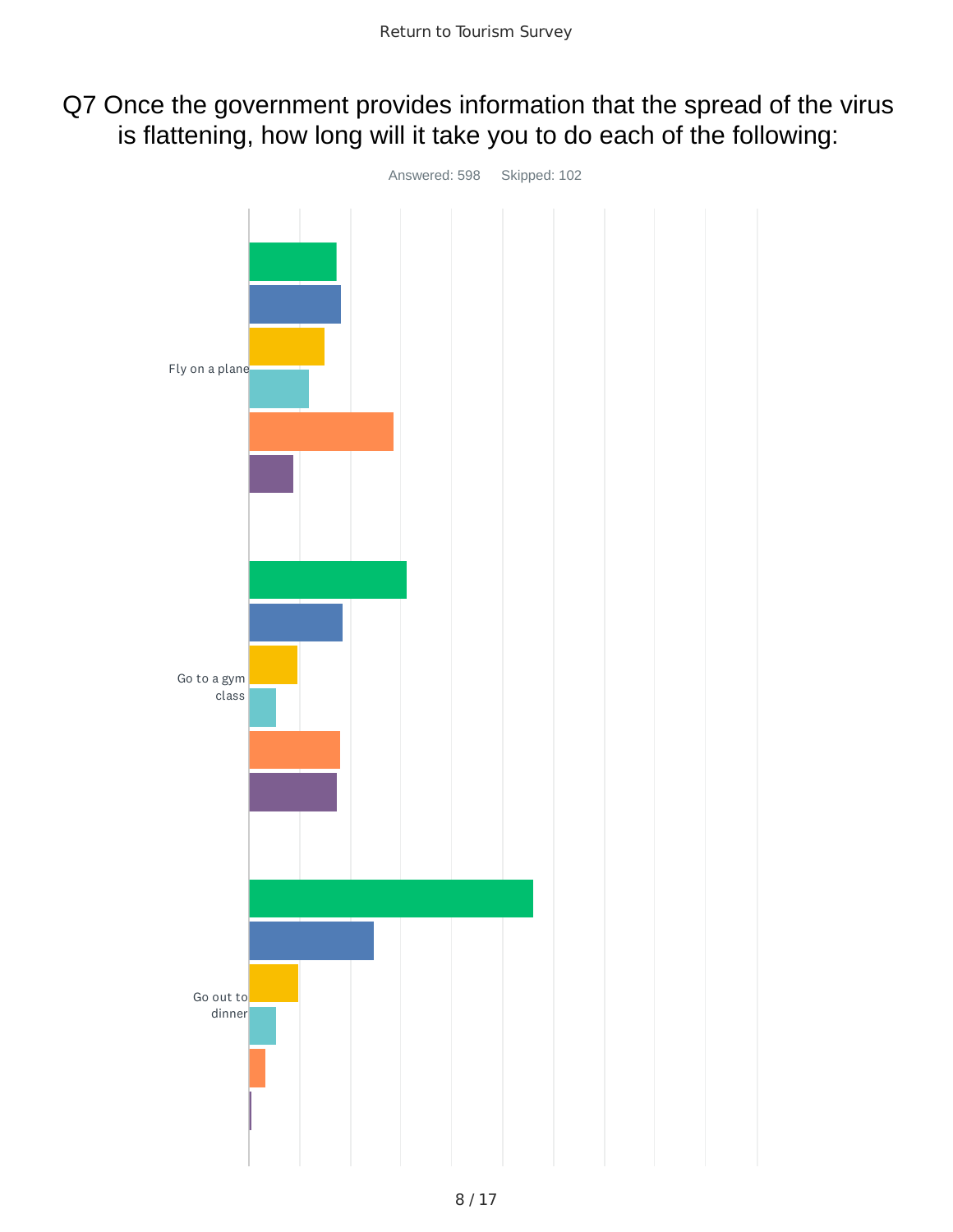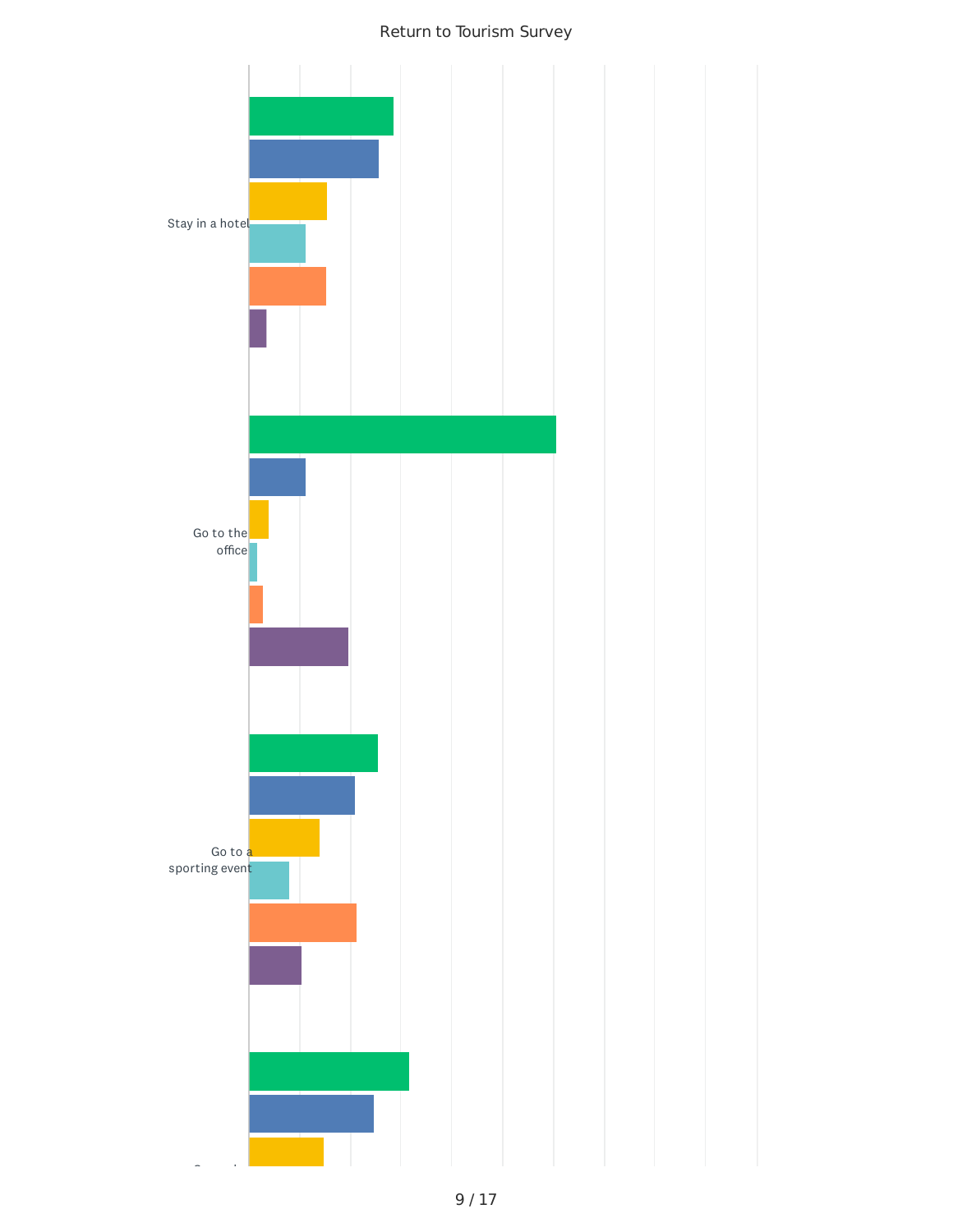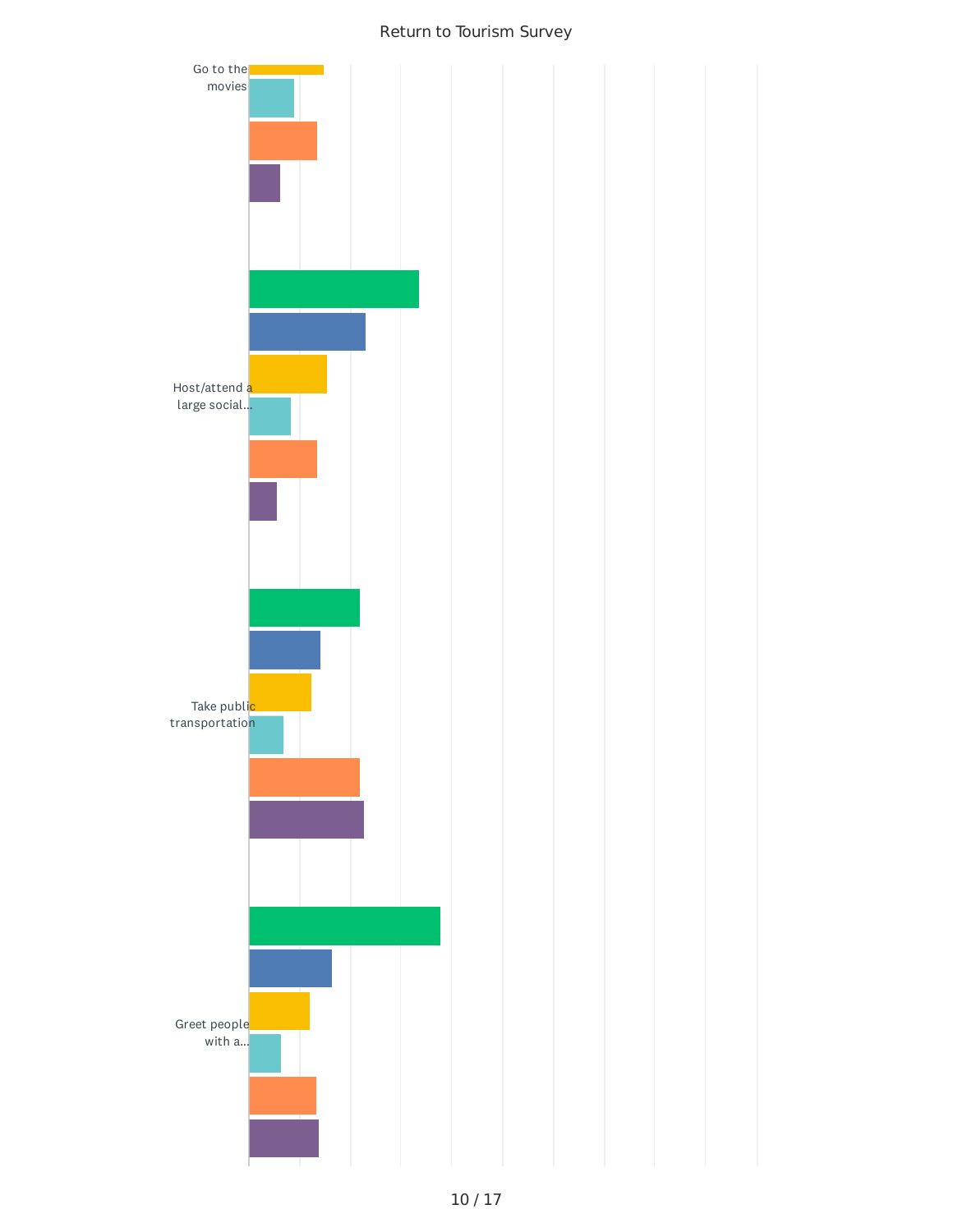

Immediately/1-30 Days 2-3 Months 4-6 Months 7-11 Months **A** year or longer **Never** again

|                                         | IMMEDIATELY/1-30<br><b>DAYS</b> | $2 - 3$<br><b>MONTHS</b> | $4-6$<br><b>MONTHS</b> | $7 - 11$<br><b>MONTHS</b> | A YEAR OR<br><b>LONGER</b> | <b>NEVER</b><br><b>AGAIN</b> | <b>TOTAL</b> |
|-----------------------------------------|---------------------------------|--------------------------|------------------------|---------------------------|----------------------------|------------------------------|--------------|
| Fly on a plane                          | 17.39%<br>104                   | 18.23%<br>109            | 15.05%<br>90           | 11.87%<br>71              | 28.76%<br>172              | 8.70%<br>52                  | 598          |
| Go to a gym class                       | 31.10%<br>186                   | 18.56%<br>111            | 9.53%<br>57            | 5.35%<br>32               | 18.06%<br>108              | 17.39%<br>104                | 598          |
| Go out to dinner                        | 56.02%<br>335                   | 24.58%<br>147            | 9.87%<br>59            | 5.52%<br>33               | 3.34%<br>20                | 0.67%<br>4                   | 598          |
| Stay in a hotel                         | 28.76%<br>172                   | 25.75%<br>154            | 15.38%<br>92           | 11.37%<br>68              | 15.22%<br>91               | 3.51%<br>21                  | 598          |
| Go to the office                        | 60.70%<br>363                   | 11.20%<br>67             | 4.01%<br>24            | 1.67%<br>10               | 2.84%<br>17                | 19.57%<br>117                | 598          |
| Go to a sporting event                  | 25.59%<br>153                   | 20.90%<br>125            | 14.05%<br>84           | 7.86%<br>47               | 21.24%<br>127              | 10.37%<br>62                 | 598          |
| Go to the movies                        | 31.61%<br>189                   | 24.58%<br>147            | 14.88%<br>89           | 9.03%<br>54               | 13.55%<br>81               | 6.35%<br>38                  | 598          |
| Host/attend a large social<br>gathering | 33.78%<br>202                   | 23.08%<br>138            | 15.55%<br>93           | 8.36%<br>50               | 13.55%<br>81               | 5.69%<br>34                  | 598          |
| Take public<br>transportation           | 21.91%<br>131                   | 14.21%<br>85             | 12.37%<br>74           | 6.86%<br>41               | 21.91%<br>131              | 22.74%<br>136                | 598          |
| Greet people with a<br>handshake        | 37.79%<br>226                   | 16.56%<br>99             | 12.04%<br>72           | 6.52%<br>39               | 13.38%<br>80               | 13.71%<br>82                 | 598          |
| Go to a concert                         | 21.07%<br>126                   | 20.40%<br>122            | 16.22%<br>97           | 8.70%<br>52               | 23.75%<br>142              | 9.87%<br>59                  | 598          |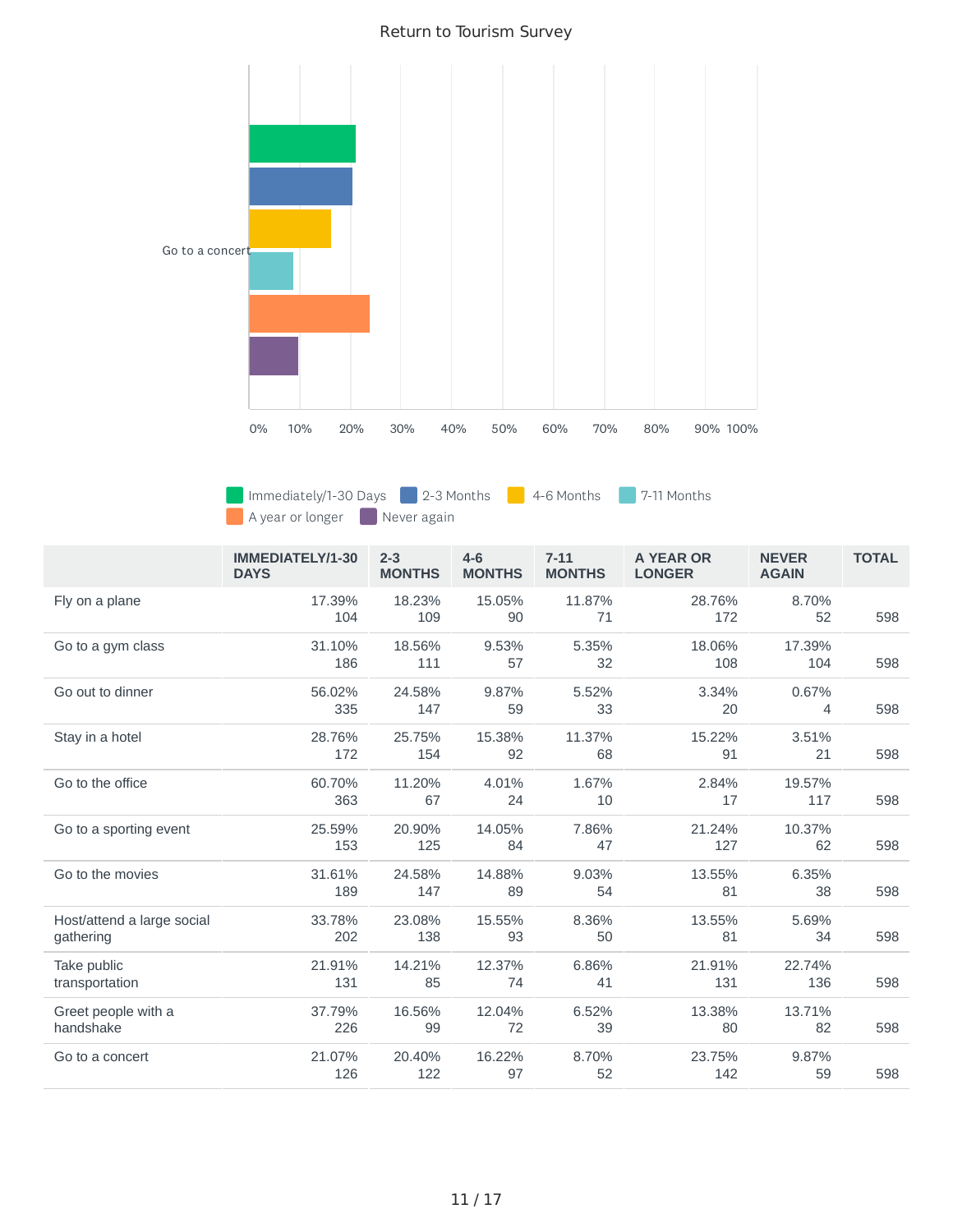### Q8 Once the pandemic is over and things return to normal, do you think each of the following areas of your life will be very different, somewhat different or mostly the same?

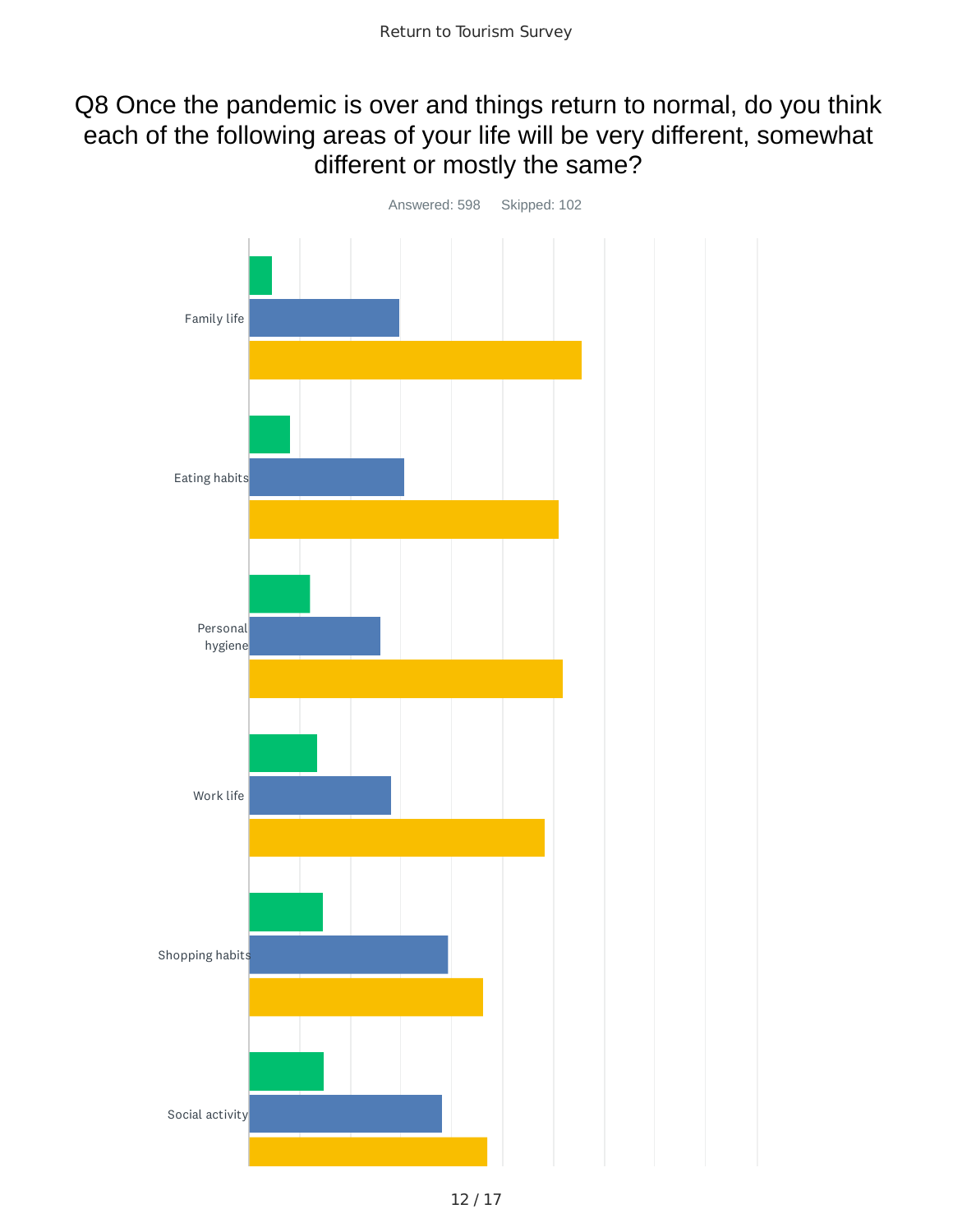

**Very different Somewhat different Mostly the same** 

|                  | <b>VERY DIFFERENT</b> | <b>SOMEWHAT DIFFERENT</b> | <b>MOSTLY THE SAME</b> | <b>TOTAL</b> |
|------------------|-----------------------|---------------------------|------------------------|--------------|
| Family life      | 4.52%<br>27           | 29.77%<br>178             | 65.72%<br>393          | 598          |
| Eating habits    | 8.19%<br>49           | 30.77%<br>184             | 61.04%<br>365          | 598          |
| Personal hygiene | 12.21%<br>73          | 25.92%<br>155             | 61.87%<br>370          | 598          |
| Work life        | 13.55%<br>81          | 28.09%<br>168             | 58.36%<br>349          | 598          |
| Shopping habits  | 14.55%<br>87          | 39.30%<br>235             | 46.15%<br>276          | 598          |
| Social activity  | 14.88%<br>89          | 38.13%<br>228             | 46.99%<br>281          | 598          |
| Travel/vacation  | 23.41%<br>140         | 36.79%<br>220             | 39.80%<br>238          | 598          |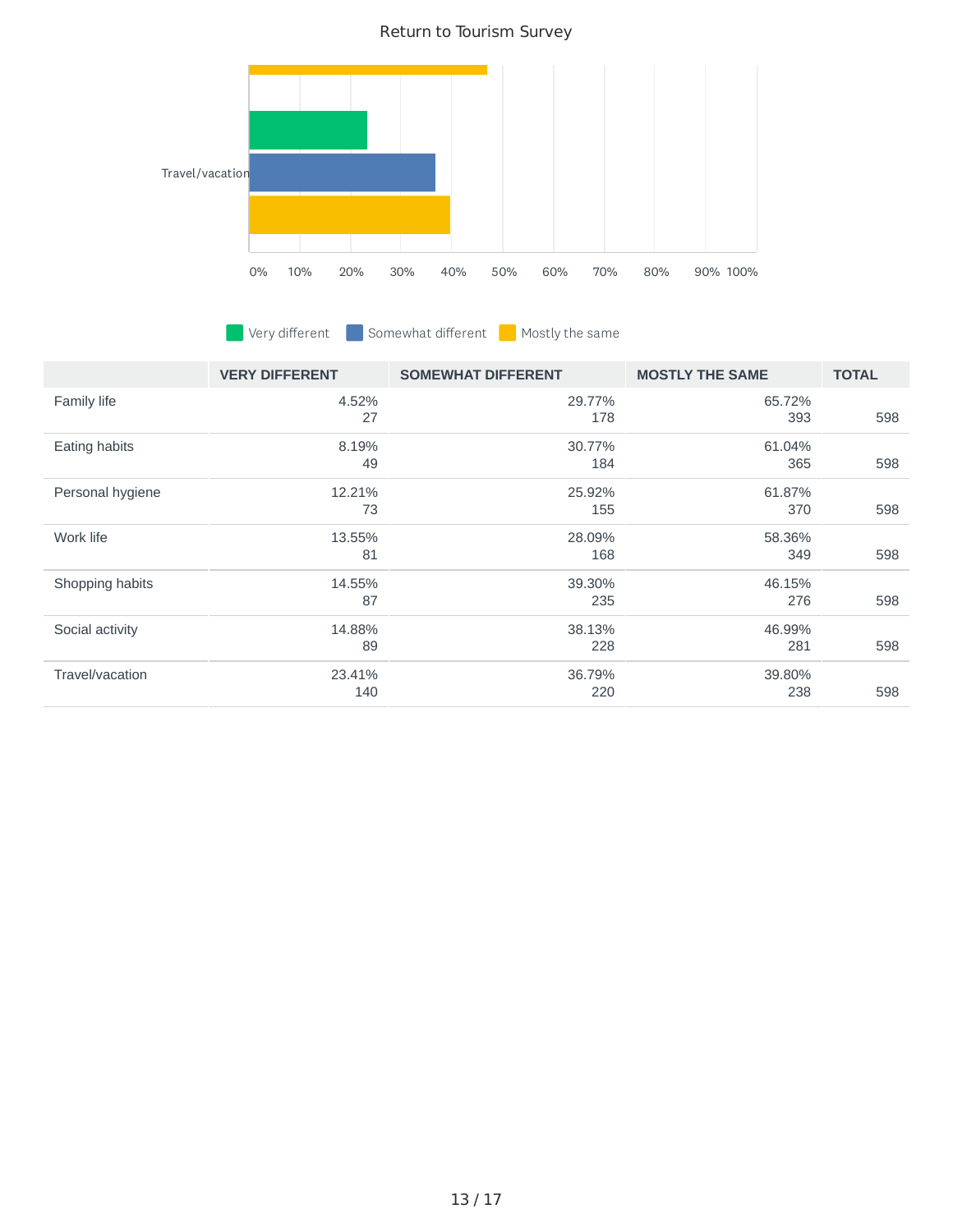### Q9 Right now, how comfortable are you with Casper re-opening its economy?



| <b>ANSWER CHOICES</b>  | <b>RESPONSES</b> |     |
|------------------------|------------------|-----|
| Very comfortable       | 43.17%           | 256 |
| Somewhat comfortable   | 28.84%           | 171 |
| Not very comfortable   | 20.91%           | 124 |
| Not at all comfortable | 7.08%            | 42  |
| <b>TOTAL</b>           |                  | 593 |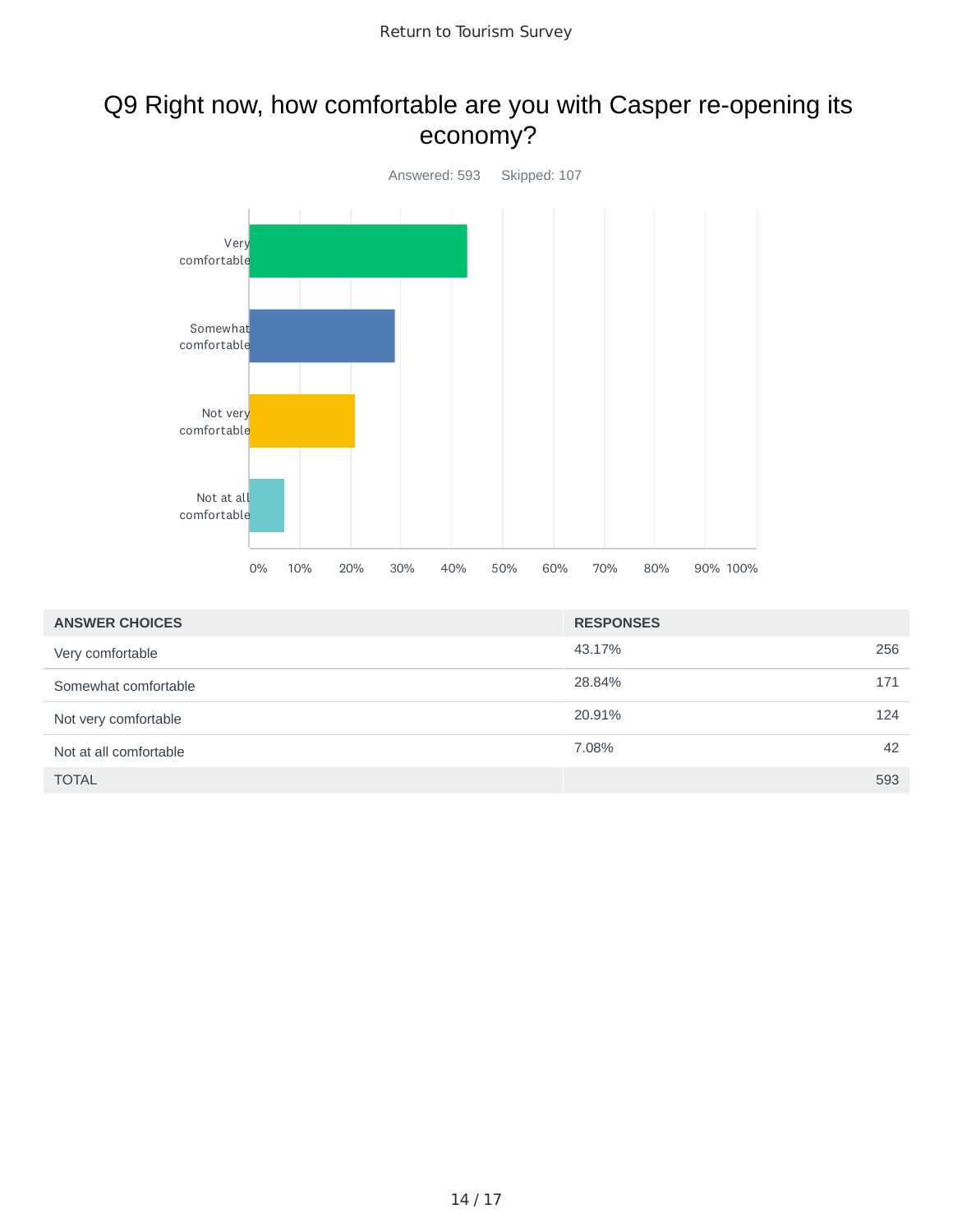### Q10 How comfortable would you be to see Casper promoted to out-oftown travelers?



| <b>ANSWER CHOICES</b>  | <b>RESPONSES</b> |     |
|------------------------|------------------|-----|
| Very comfortable       | 23.10%           | 137 |
| Somewhat comfortable   | 28.16%           | 167 |
| Not very comfortable   | 31.53%           | 187 |
| Not at all comfortable | 17.20%           | 102 |
| <b>TOTAL</b>           |                  | 593 |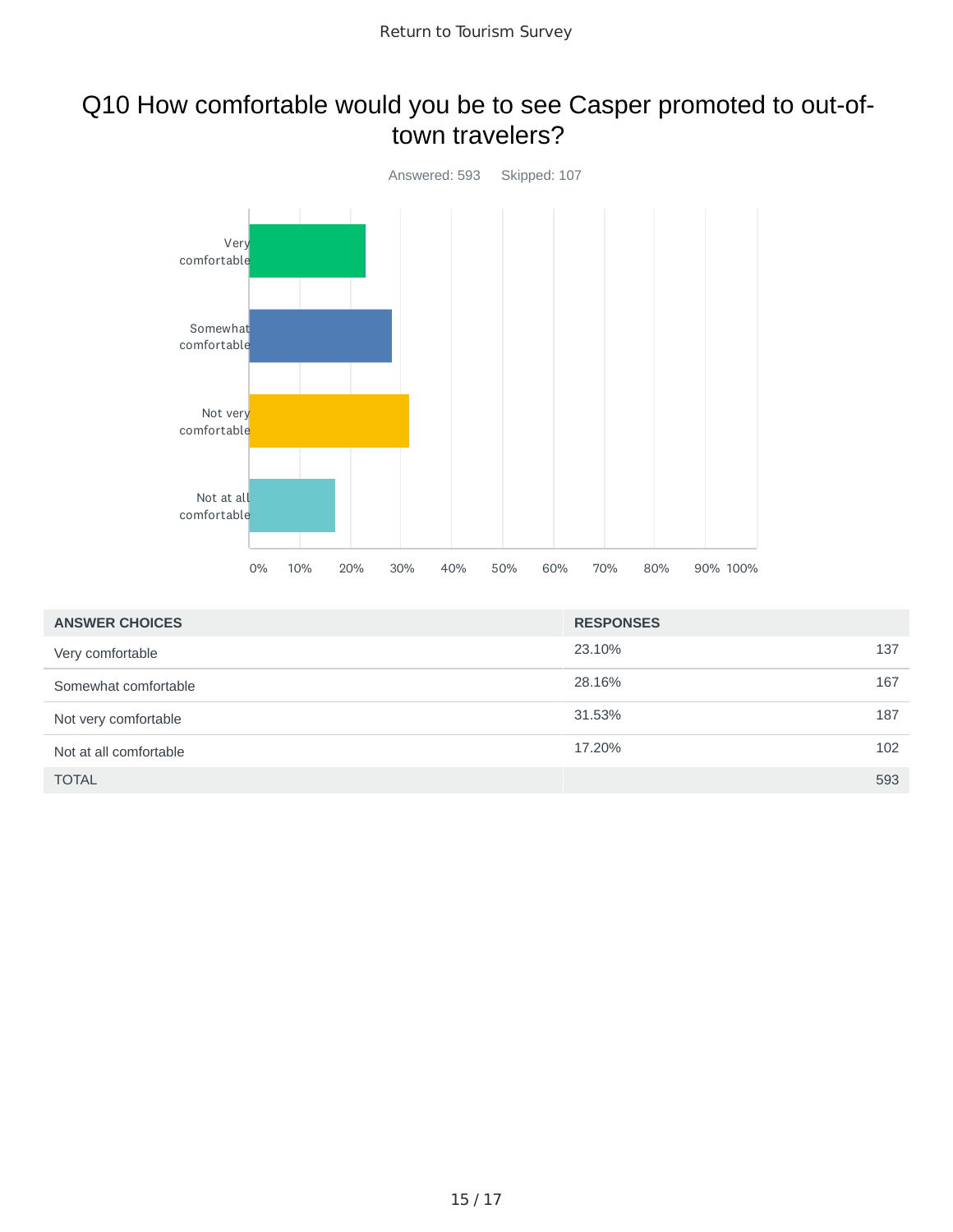### Q11 When do you plan to invite friends or family to visit you in Casper?



| <b>ANSWER CHOICES</b>         | <b>RESPONSES</b> |     |
|-------------------------------|------------------|-----|
| Immediately/1-30 Days         | 37.27%           | 221 |
| 2-3 Months                    | 25.63%           | 152 |
| 4-6 Months                    | 14.33%           | 85  |
| 7-11 Months                   | 6.41%            | 38  |
| A year or longer              | 6.58%            | 39  |
| Not in the foreseeable future | 9.78%            | 58  |
| <b>TOTAL</b>                  |                  | 593 |